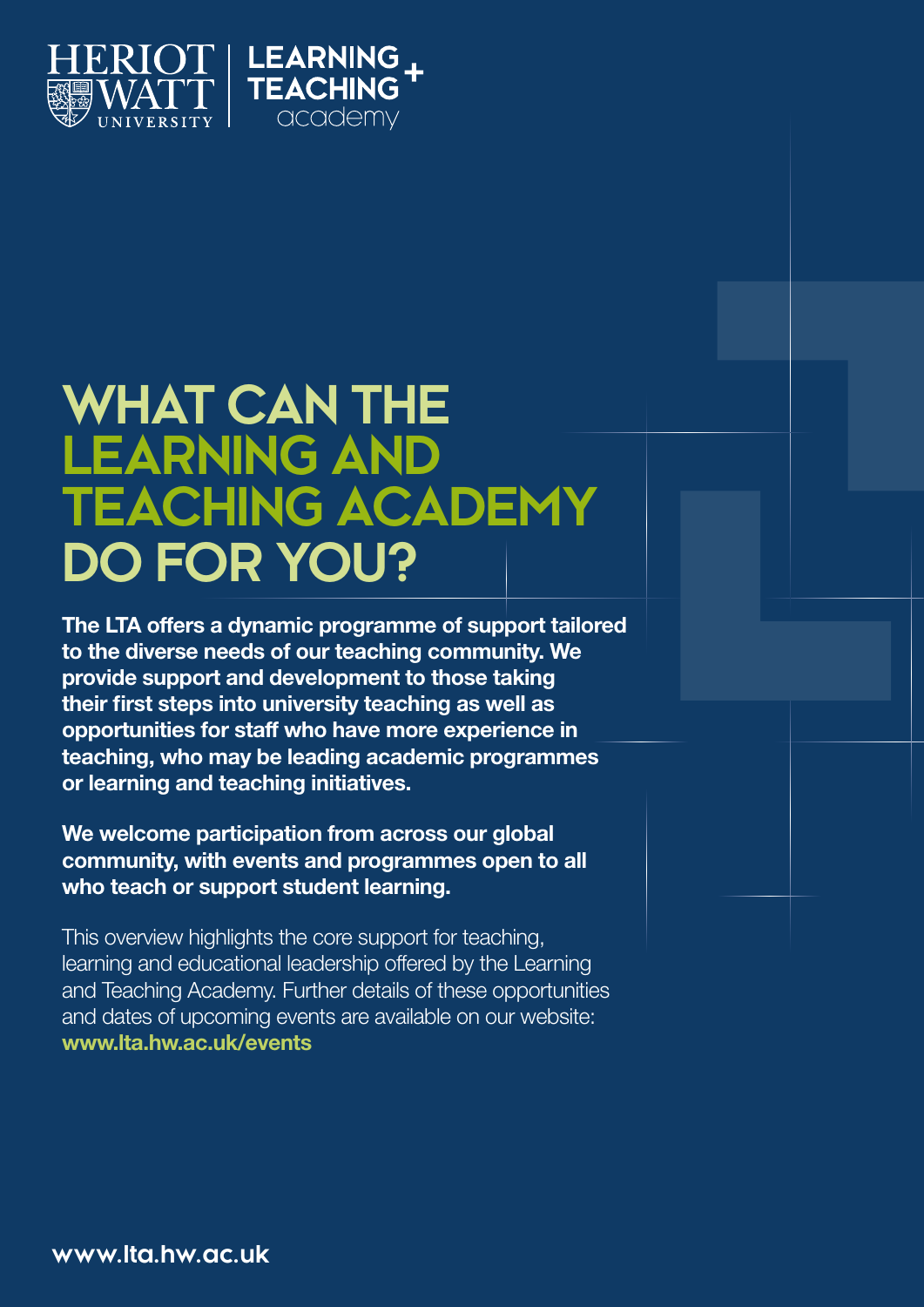|                                                                         | <b>OPPORTUNITY</b>                                                                                          | <b>DETAILS</b>                                                                                                                                                                                                                                                             | <b>AUDIENCE</b> |
|-------------------------------------------------------------------------|-------------------------------------------------------------------------------------------------------------|----------------------------------------------------------------------------------------------------------------------------------------------------------------------------------------------------------------------------------------------------------------------------|-----------------|
| <b>Inspiring Teaching:</b><br><b>Support &amp; Resources</b><br>for All | <b>Learning and Teaching</b><br>@HWU                                                                        | This online sharing practice community is<br>open to everyone involved in learning and teaching<br>across our Heriot-Watt community. It is an open<br>space for sharing ideas, asking questions and<br>discussing all aspects of teaching practice.                        | Open to all.    |
|                                                                         | <b>Globally Connected</b><br><b>Learning: A Practical</b><br><b>Guide to HWU's</b><br><b>Teaching Model</b> | The Globally Connected Learning modules are<br>open to colleagues across Heriot-Watt University<br>involved in teaching or supporting students.                                                                                                                            | Open to all.    |
|                                                                         |                                                                                                             | The resources cover key topics in learning and<br>teaching, offering guidance and examples to<br>inspire you in your teaching practice. Each<br>module also provides extension opportunities for<br>colleagues wishing to delve deeper into specific<br>areas of practice. |                 |
|                                                                         |                                                                                                             | The modules can be undertaken on a self-study or<br>supported cohort basis.                                                                                                                                                                                                |                 |
|                                                                         |                                                                                                             | Colleagues are encouraged to revisit and reuse<br>these resources as part of ongoing course and<br>teaching practice development.                                                                                                                                          |                 |
|                                                                         | <b>Inspiring Learning</b><br>events series                                                                  | Throughout the year, the LTA schedule learning<br>and teaching Masterclasses, lectures and<br>seminars. Feel free to join any sessions that<br>spark your interest.                                                                                                        | Open to all.    |
|                                                                         |                                                                                                             | Masterclasses for AY22-23 will include:                                                                                                                                                                                                                                    |                 |
|                                                                         |                                                                                                             | • Introducing Challenge-Based Learning                                                                                                                                                                                                                                     |                 |
|                                                                         |                                                                                                             | • Inspiring Student Engagement                                                                                                                                                                                                                                             |                 |
|                                                                         |                                                                                                             | • Assessment for Learning                                                                                                                                                                                                                                                  |                 |
|                                                                         |                                                                                                             | • Purpose-Led Education in Action                                                                                                                                                                                                                                          |                 |
|                                                                         |                                                                                                             | Key events to save the date for include our<br>Learning & Teaching Symposium (October 2022),<br>Inspiring Learning New Year Lecture (January<br>2023), and Heriot-Watt Global Learning and<br>Teaching Week (June 2023).                                                   |                 |
|                                                                         |                                                                                                             | Find out more: www.lta.hw.ac.uk/events                                                                                                                                                                                                                                     |                 |
|                                                                         | <b>Talking Teaching Forum</b>                                                                               | This series of events is open to all colleagues<br>involved in learning and teaching. It is a supportive<br>group for sharing ideas, exploring classroom craft,<br>and offering mutual support.                                                                            | Open to all.    |
|                                                                         |                                                                                                             | Talking Teaching Forum events run regularly<br>throughout the year, online and across our<br>campuses.                                                                                                                                                                     |                 |
|                                                                         | <b>Micro-Teaching</b><br><b>Sessions</b>                                                                    | Micro-teaching is an ideal way to experiment with<br>a new activity or approach and to gain confidence<br>in classroom craft. They are an opportunity for<br>peer observation of your teaching in a friendly,<br>supportive and condensed format.                          | Open to all.    |
|                                                                         |                                                                                                             | These regular sessions are offered online and on<br>campus.                                                                                                                                                                                                                |                 |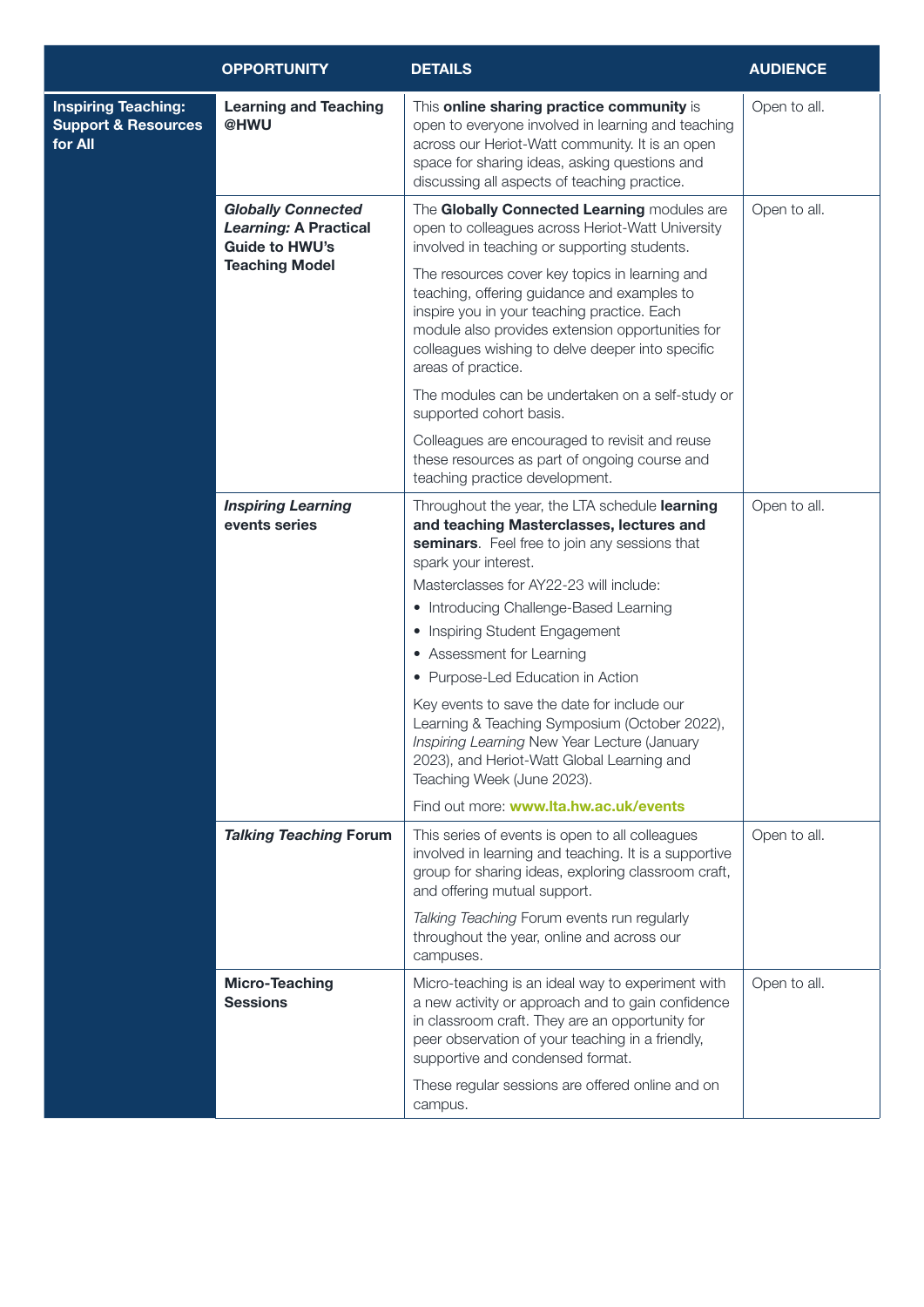|                                                                                | <b>OPPORTUNITY</b>                                                                          | <b>DETAILS</b>                                                                                                                                                                                                                                                                                                                                                                                                                                                                                                                                                                                                                                   | <b>AUDIENCE</b>                                                                                                                                                                                                                                                                                    |
|--------------------------------------------------------------------------------|---------------------------------------------------------------------------------------------|--------------------------------------------------------------------------------------------------------------------------------------------------------------------------------------------------------------------------------------------------------------------------------------------------------------------------------------------------------------------------------------------------------------------------------------------------------------------------------------------------------------------------------------------------------------------------------------------------------------------------------------------------|----------------------------------------------------------------------------------------------------------------------------------------------------------------------------------------------------------------------------------------------------------------------------------------------------|
|                                                                                | <b>Watt Works in Learning</b><br>and Teaching resources                                     | These practical guides cover key themes<br>in learning and teaching including<br>Assessment & Feedback, Digital<br>Education, Active Learning, Wellbeing<br>& the Curriculum, and Scholarship of<br>Teaching and Learning.<br><b>• Explore our Watt Works Guides</b><br>here:<br>https://lta.hw.ac.uk/resources/                                                                                                                                                                                                                                                                                                                                 | Open to all.                                                                                                                                                                                                                                                                                       |
|                                                                                |                                                                                             | • In At the Deep End at Heriot Watt<br>is our workbook for colleagues new<br>to teaching (and is useful for all!).                                                                                                                                                                                                                                                                                                                                                                                                                                                                                                                               |                                                                                                                                                                                                                                                                                                    |
| <b>Supporting Curriculum,</b><br><b>Course and Assessment</b><br><b>Design</b> | <b>Course &amp; Assessment</b><br><b>Design Resources and</b><br><b>Consultancy Support</b> | <b>Resources and workshops (self-</b><br>directed and facilitated) to support<br>curriculum development, from<br>workshops to support bold thinking<br>about curriculum and programme<br>development, to practical support as you<br>design specific courses, assessments<br>and activities.                                                                                                                                                                                                                                                                                                                                                     | For Teaching<br>Teams developing<br>and reviewing<br>programmes or<br>courses.                                                                                                                                                                                                                     |
| <b>Tailored Support When</b><br>you Need it Most                               | <b>Welcome to Teaching</b><br>@HWU                                                          | This self-study induction resource<br>introduces all colleagues new to Heriot-<br>Watt to our core teaching principles and<br>practices. It provides useful signposting<br>to key information and sources of<br>support for learning and teaching.<br>The self-study resources are supported<br>by a regular Welcome to Teaching<br>@HWU induction session available<br>online and on campus locations. These<br>sessions provide an opportunity to<br>connect with colleagues across Heriot-<br>Watt and learn more about the learning<br>and teaching landscape and the support<br>available to you, whatever stage you are<br>in your career. | All colleagues who<br>are new to HWU<br>who will be involved<br>in teaching-related<br>activity.                                                                                                                                                                                                   |
|                                                                                | In at the Deep End:<br><b>First Steps into</b><br><b>UniversityTeaching</b>                 | This short programme is framed<br>around our In At The Deep End<br>resource and two live online collaborative<br>workshops. It offers colleagues who<br>are new to teaching in higher education<br>practical support to get started with their<br>teaching, learn the basics of session<br>planning, and build confidence in<br>classroom craft.<br>General sessions are open to all<br>colleagues.<br>Sessions tailored to specific cohorts of<br>staff are scheduled as required.                                                                                                                                                              | Colleagues new<br>to teaching and<br>supporting student<br>learning, including<br>new academic staff,<br>postgraduates who<br>teach, technicians<br>who teach.<br>It is especially<br>recommended for<br>colleagues with no<br>or limited experience<br>taking their first<br>steps into teaching. |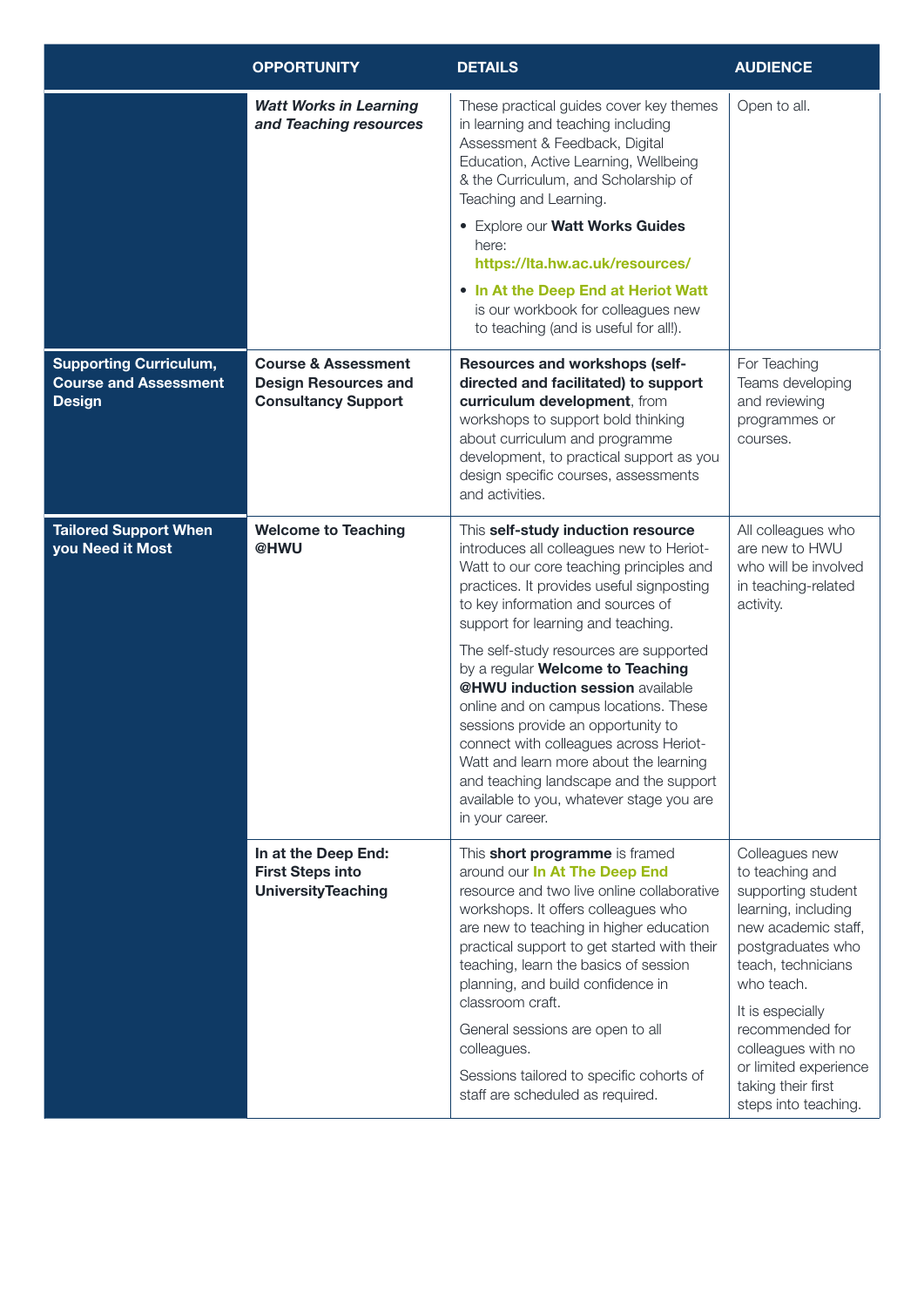| <b>OPPORTUNITY</b>                                                     | <b>DETAILS</b>                                                                                                                                                                                                                                                                                                                                                                                                                                                                                                                                                                                                           | <b>AUDIENCE</b>                                                                                                                                                                                                          |
|------------------------------------------------------------------------|--------------------------------------------------------------------------------------------------------------------------------------------------------------------------------------------------------------------------------------------------------------------------------------------------------------------------------------------------------------------------------------------------------------------------------------------------------------------------------------------------------------------------------------------------------------------------------------------------------------------------|--------------------------------------------------------------------------------------------------------------------------------------------------------------------------------------------------------------------------|
| <b>Learning About Learning</b>                                         | Learning About Learning is a 15<br>credit postgraduate level course.<br>Participants work collaboratively to<br>develop as reflective higher education<br>practitioners. Delivered fully online,<br>Learning About Learning introduces<br>learning and teaching theory and<br>practice and offers opportunities to<br>share your insights and practice with                                                                                                                                                                                                                                                              | This is aimed at<br>colleagues who wish<br>to take initial steps into<br>learning and teaching<br>theory and practice.<br>It is particularly suited<br>to postgraduates who<br>teach and others who<br>wish to develop a |
|                                                                        | colleagues across the University.<br>This course is the Heriot-Watt pathway<br>to Associate Fellowship of the<br><b>Higher Education Academy.</b>                                                                                                                                                                                                                                                                                                                                                                                                                                                                        | foundation in learning<br>& teaching.                                                                                                                                                                                    |
| <b>Post Graduate</b><br><b>Certificate in Teaching</b><br>and Learning | The Heriot-Watt Postgraduate<br><b>Certificate in Teaching and</b><br><b>Learning</b> (PGCertTL) provides a<br>foundation in learning and teaching<br>theory and practice and a supportive<br>springboard into the next stage of your<br>teaching career.<br>The PGCertTL comprises four courses:<br>• Course 1: 'Learning about learning'<br>• Course 2: 'Reframing feedback and<br>assessment'<br>• Course 3: 'Exploring learning<br>spaces'<br>• Course 4: 'Scholarly inquiry into<br>teaching and learning'<br>This programme is the Heriot-Watt<br>pathway to Fellowship of the Higher<br><b>Education Academy.</b> | This programme is<br>designed for colleagues<br>who undertake<br>university teaching or<br>who support teaching<br>and learning as a<br>substantive part of their<br>work.                                               |
| <b>Technicians Who Teach</b><br><b>Network</b>                         | This guided network enables<br>technicians who teach across all<br>Schools to share practice and explore<br>emerging themes in teaching and<br>student support. The group also runs<br>focused sessions on key themes in<br>learning and teaching, with invited<br>speakers from around the university.                                                                                                                                                                                                                                                                                                                  | Technicians involved in<br>teaching and supporting<br>student learning.                                                                                                                                                  |
| <b>Programme Directors</b><br><b>Forum</b>                             | The Programme Directors Forum<br>is a chance to share practice and<br>learn from across the community. The<br>Forum organises events each month<br>focused on key themes related to<br>the particular stage of the academic<br>year. Forum members can join a<br>Programme Director Action Learning<br>Set to connect with colleagues across<br>Schools and can share resources<br>and examples of practice via the<br>Programme Directors' Toolbox.                                                                                                                                                                     | Colleagues in<br>Programme Director<br>or Senior Programme<br>Director roles.                                                                                                                                            |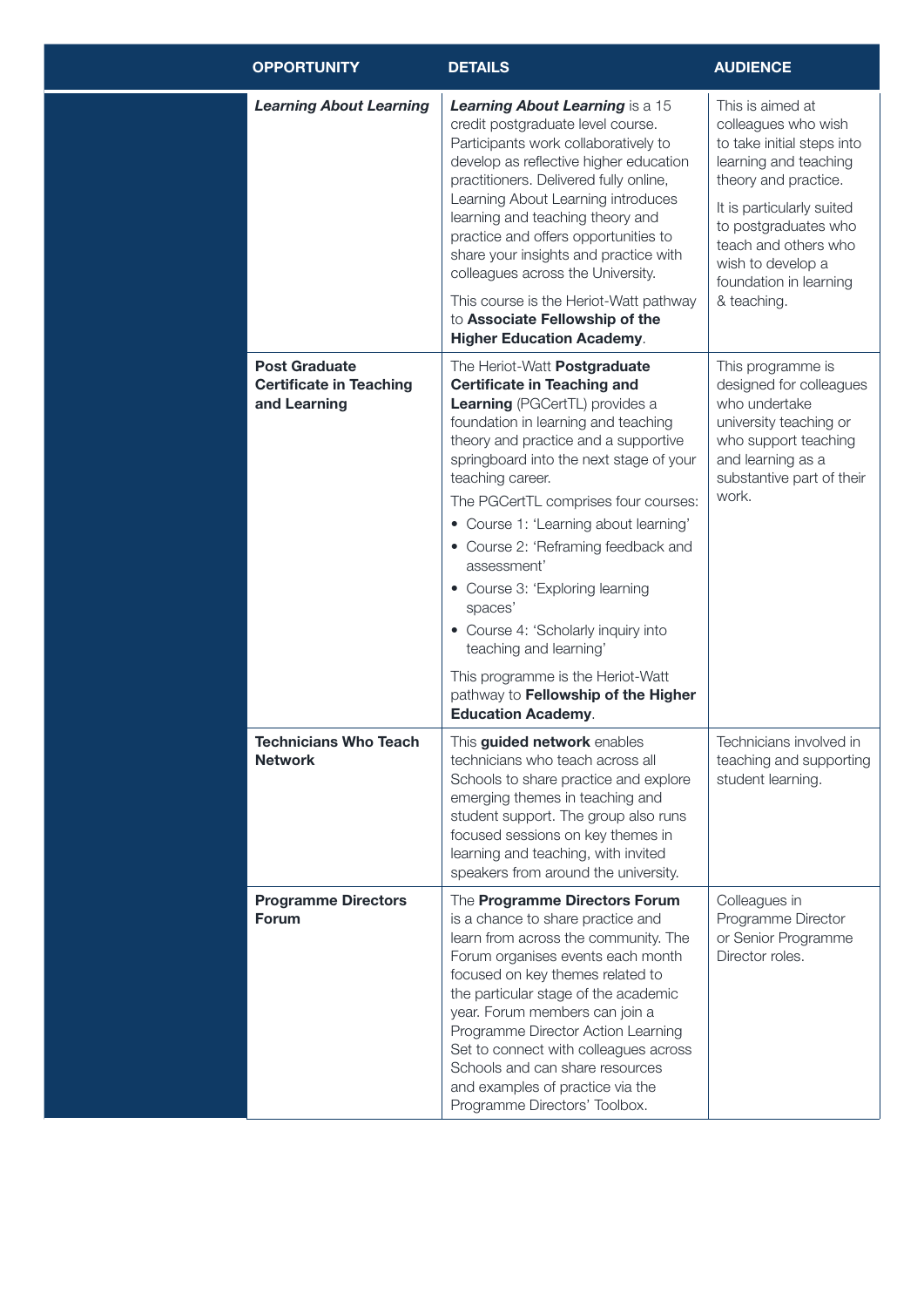|                                                                              | <b>OPPORTUNITY</b>                                                              | <b>DETAILS</b>                                                                                                                                                                                                                                                                                                                                                                                                                                                                                                   | <b>AUDIENCE</b>                                                                                                                                                                          |
|------------------------------------------------------------------------------|---------------------------------------------------------------------------------|------------------------------------------------------------------------------------------------------------------------------------------------------------------------------------------------------------------------------------------------------------------------------------------------------------------------------------------------------------------------------------------------------------------------------------------------------------------------------------------------------------------|------------------------------------------------------------------------------------------------------------------------------------------------------------------------------------------|
| <b>Exploring and Innovating in</b><br><b>Pedagogic Practice</b>              | <b>Global Digital Pedagogies</b><br><b>Hub</b>                                  | The Global Digital Pedagogies<br>Hub is a space for discussion<br>of digital pedagogies and<br>practices. It provides guidance<br>and support for staff to enhance<br>their understanding of digital<br>pedagogies and space to<br>innovate and experiment with<br>emerging technologies and<br>pedagogies.<br>Colleagues are invited to<br>participate in discussions via<br>the Teams site, join the monthly<br>Digital Pedagogies Reading<br>Group, and engage with the<br>regular sharing practice sessions. | Open to all.                                                                                                                                                                             |
|                                                                              | <b>Assessment for Learning</b><br><b>Special Interest Group</b>                 | Interested in shaping thinking<br>and practice in assessment?<br>The Special Interest Group<br>brings together colleagues from<br>across the university to deepen<br>understanding of this key area.<br>Activities include reading group,<br>case study development and<br>collaborative scholarly projects.                                                                                                                                                                                                     | Open to all.                                                                                                                                                                             |
|                                                                              | <b>Scholarship of Teaching and</b><br><b>Learning Special Interest</b><br>Group | Curious about SoTL? Interested<br>in exploring and enhancing<br>teaching practice and ensuring<br>your learning impacts on the<br>work of others? The Scholarship<br>of Teaching and Learning SIG<br>offers a supportive community<br>and structured events to help<br>you develop and progress you<br>own scholarship activity.                                                                                                                                                                                 | Open to all.                                                                                                                                                                             |
| <b>Developing Leadership</b><br>in Learning & Teaching<br><b>Enhancement</b> | <b>Inspiring Leadership in</b><br><b>Learning and Teaching</b>                  | These supported paths to<br><b>Senior or Principal Fellowship</b><br>of the Higher Education<br><b>Academy</b> are designed to give<br>you time, space and support<br>to create your application.<br>They consist of information<br>and guidance sessions, writing<br>retreats, feedback on drafts and<br>access to a mentor to support<br>you with your reflection on<br>professional practice and writing<br>your application.                                                                                 | Colleagues<br>with significant<br>experience of<br>leading teaching<br>or student<br>support who can<br>demonstrate impact<br>at programme,<br>School, institutional<br>or sector level. |